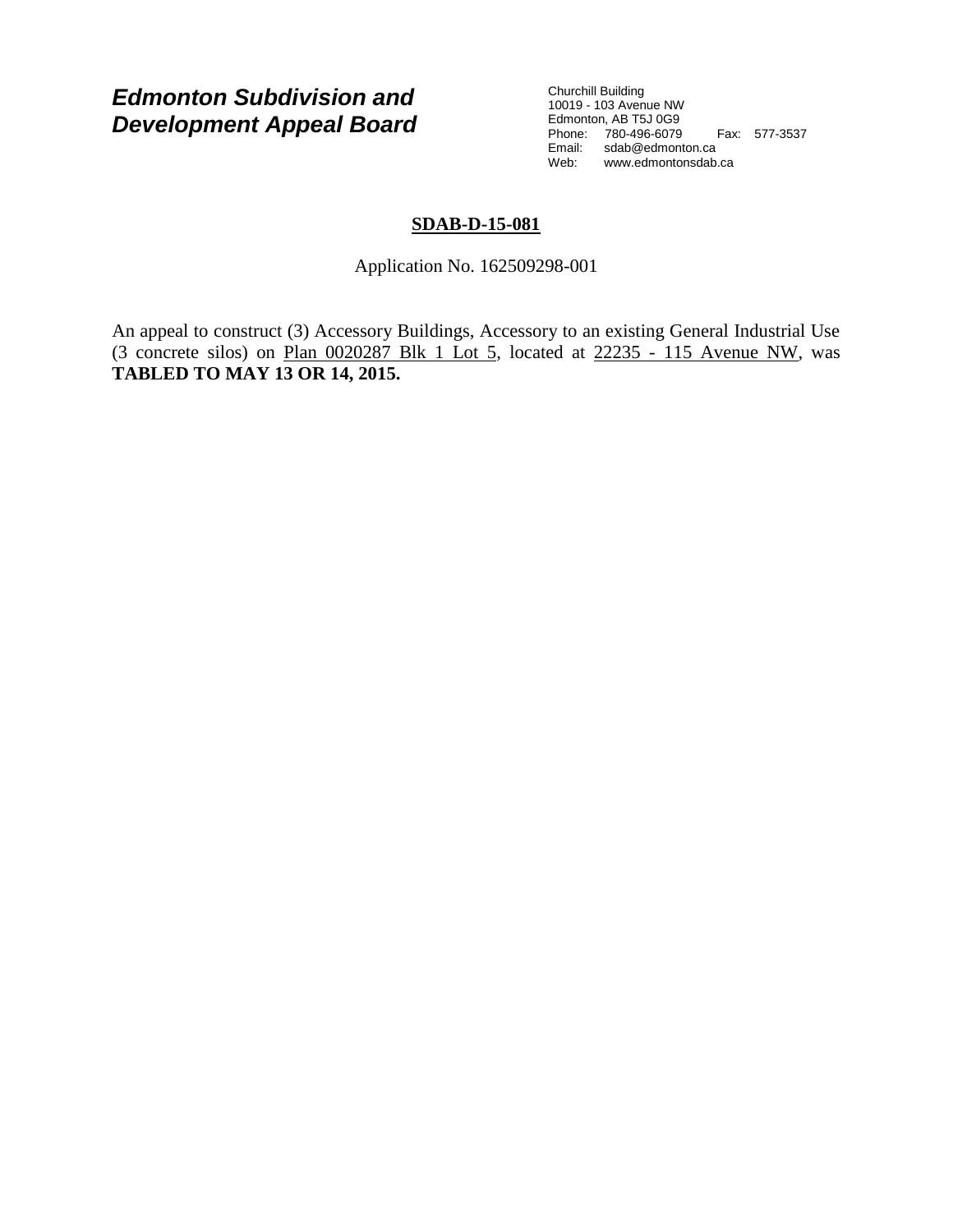# *Edmonton Subdivision and Development Appeal Board*

Churchill Building 10019 - 103 Avenue NW Edmonton, AB T5J 0G9 Phone: 780-496-6079 Fax: 577-3537 Email: sdab@edmonton.ca Web: www.edmontonsdab.ca

10905 - 73 Avenue NW Edmonton AB T6G 0C3

Date: May 8, 2015 Project Number: 166828870-003 File Number: SDAB-D-15-074

## **Notice of Decision**

This appeal dated March 25, 2015, from the decision of the Development Authority for permission to:

Install (1) Freestanding On-Premises Sign and (1) Fascia On-Premises Sign (Kandath Law Office)

on Plan 5718AE Blk 29 Lot 27, located at 10905 - 73 Avenue NW, was heard by the Subdivision and Development Appeal Board at its hearing held on April 23, 2015. The decision of the Board was as follows:

## **Summary of Hearing:**

At the outset of the appeal hearing, the Presiding Officer confirmed with the parties in attendance that there was no opposition to the composition of the panel.

The appeal was filed on time, in accordance with Section 686 of the *Municipal Government Act*, R.S.A. 2000, c. M-26.

The Board heard an appeal of the decision of the Development Authority to refuse an application to install (1) Freestanding On-Premises Sign and (1) Fascia On-Premises Sign (Kandath Law Office), located at 10905 - 73 Avenue NW. The subject Site is zoned RA7 Low Rise Apartment Zone. The development permit was refused as a Freestanding On-premises Sign is not permitted for a Major Home Based Business and the proposed Fascia On-premises Sign is over the permitted size for a Major Home Based Business.

The Board heard from the Appellant, Ms. Kandath of Kandath Law Office, who provided the following information:

- 1. Two signs, one Freestanding On-premises Sign and one Fascia On-premises Sign, are proposed for her law office. Both signs will be located on her property, which is on the southwest corner of 109 Street and 73 Avenue. The Fascia On-premises sign will be located on the side of her house facing 109 Street.
- 2. An aerial photograph of the area was provided to the Board, marked Exhibit "A". Photographs showing different services around her location were provided to the Board,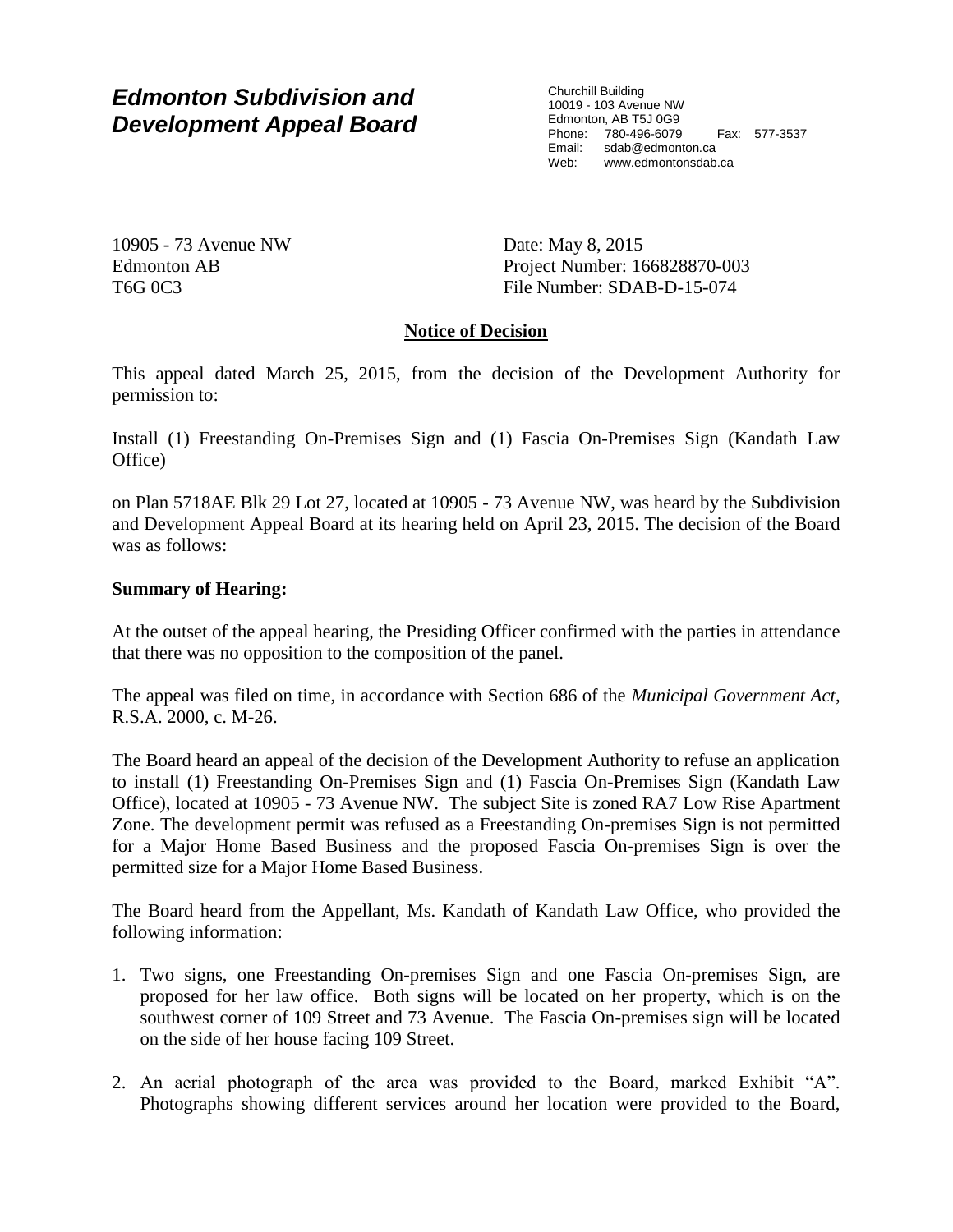marked Exhibit "B" through Exhibit "L". The photographs show signs for businesses including a hairdressing salon, a medical building, a church, a strip mall, a gas station and a compassionate care home. The majority of these businesses are located south of her property and zoned CB1.

- 3. She knows her neighbours, but has not specifically talked to them about the proposed signs. She believed that her neighbours have no concerns about either sign.
- 4. Having the two signs would have no impact on and would not change the area in any way.
- 5. The Major Home Based Business regulations do not mention having a Freestanding Onpremises Sign, but does allow for a small identification plaque or Fascia On-premises Sign.
- 6. Hers is the only law firm in the area and many of her clientele are elderly persons who do not want to take public transportation, when they can walk around the corner to access legal services. The community benefits from her providing legal services in close proximity.
- 7. Currently, she has a small sign on her front door and one in her front window. These are not useful as they are hard to see and are blocked by three trees on City property on the southwest corner of 109 Street and 73 Avenue. Without a variance, she could only have a sandwich-type sign as an additional sign, which is a hazard in strong winds.
- 8. A permanent sign would be of greater benefit to people accessing her property and for her business.

In response to questions from the Board, Ms. Kandath provided the following information:

- 1. There is a secondary suite in the house, but it is not being used as such at the moment.
- 2. There was one Fascia On-premises Sign on the side of the building, which was 6 feet (1.83 metres) by 4 feet (1.22 metres), which she would like to replace. She did not have a permit for the Fascia On-premises Sign and had to remove it after receiving a notice from the City.
- 3. There were no complaints about the fascia sign when it was in place.
- 4. She would like to have a Fascia On-premises Sign on the side of the house and a Freestanding On-premises Sign on an angle in the front yard so the law practice is visible from both 109 Street and 73 Avenue.
- 5. The photographs in Exhibit "B" through Exhibit "L" were of signs on commercial properties.
- 6. The proposed Signs will not compromise her home, but will be a benefit to the community.
- 7. Looking at the definition of Major Home Based Business, she stated the signage would not interfere with the residential character of the home. It would be a home first and a business second.

The Board heard from Mr. Ahuja, City of Edmonton Sustainable Development, who provided the following information:

1. The Board approved the Major Home Based Business in March 2013, with a condition stating:

There shall be no exterior signage, display or advertisement other than a business identification plaque or sign 20 centimetres by 30.5 centimetres in size located on the Dwelling.

- 2. The permit could become invalid if the conditions are not met.
- 3. The permit was refused based on the Major Home Based Business guidelines.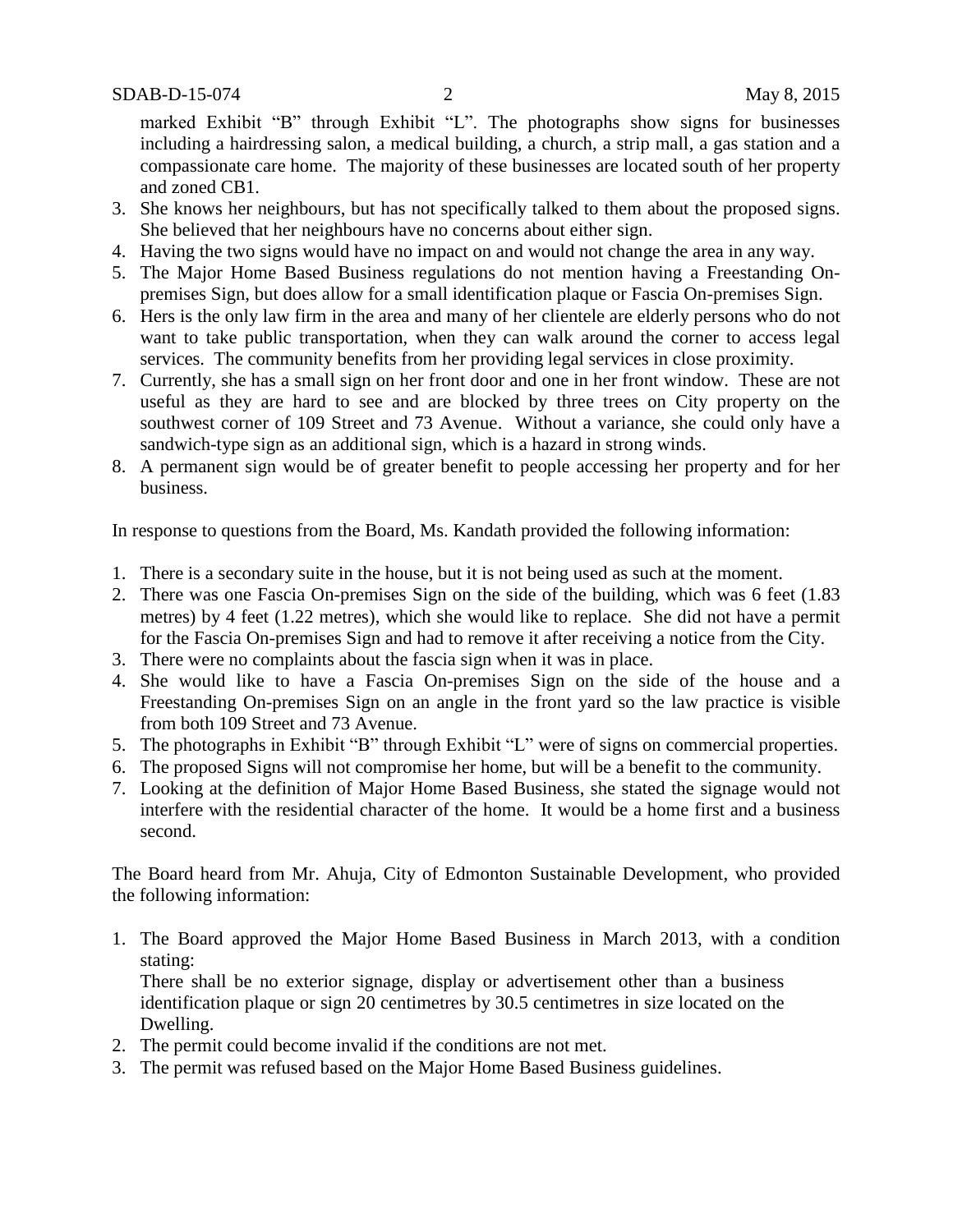- 4. A written submission was provided to the Board, marked Exhibit "L", which included photographs of the Fascia On-premises Sign and Freestanding On-premises Sign before being removed. Both of the Signs faced 109 Street.
- 5. Fascia On-premises Signs is a permitted use in the RA7 Zone. The Fascia On-premises Signs can be used to advertise Personal Service Shops or a Religious Assembly, which are Discretionary Uses in the RA7 Zone.
- 6. The development on the Site is a Major Home Based Business, as per the definition in the *Edmonton Zoning Bylaw*.
- 7. The Development Authority has the authority to grant the permit, but it was refused as it would negatively affect the neighbourhood.
- 8. The proposed Freestanding On-premises Sign is 6 feet (1.83 metres) high.

Ms. Kandath provided the following information in rebuttal:

- 1. She would like the Freestanding On-premises Sign, which is 6 feet (1.83 metres) by 4 feet (1.22 metres) to remain at that size, but she would entertain a reduction in the size.
- 2. Having both signs does not change the flavour of the house from a dwelling to a business.

### **Decision:**

that the appeal be DENIED and the decision of refusal of the Development Authority CONFIRMED.

#### **Reasons for Decision**:

The Board finds the following:

- 1. Fascia On-premises Signs are a Permitted Use in the RA7 Low Rise Apartment Zone.
- 2. Freestanding On-premises Signs are a Discretionary Use in the RA7 Low Rise Apartment Zone.
- 3. The development on the subject Site is a Major Home Based Business, a Discretionary Use, which was allowed by the Board on March 22, 2013. A condition of that permit was: There shall be no exterior signage, display or advertisement other than a business identification plaque or sign 20 centimetres by 30.5 centimetres in size located on the Dwelling.
- 4. The Appellant requests variances from the regulations in section 75 of the *Edmonton Zoning Bylaw*, which forbid Freestanding On-premises Signs and restrict the size of Fasica Onpremises Signs for Major Home Based Businesses.
- 5. The Board declines to grant the variance requested waiving the prohibition for Freestanding On-premises Signs for Major Home Based Businesses.
- 6. Under section 7.3(7) of the *Edmonton Zoning Bylaw*:

**Major Home Based Business** means development consisting of the use of an approved Dwelling or Accessory building by a resident of that Dwelling for one or more businesses such businesses may generate more than one business associated visit per day. The business use must be secondary to the residential Use of the building and shall not change the residential character of the Dwelling